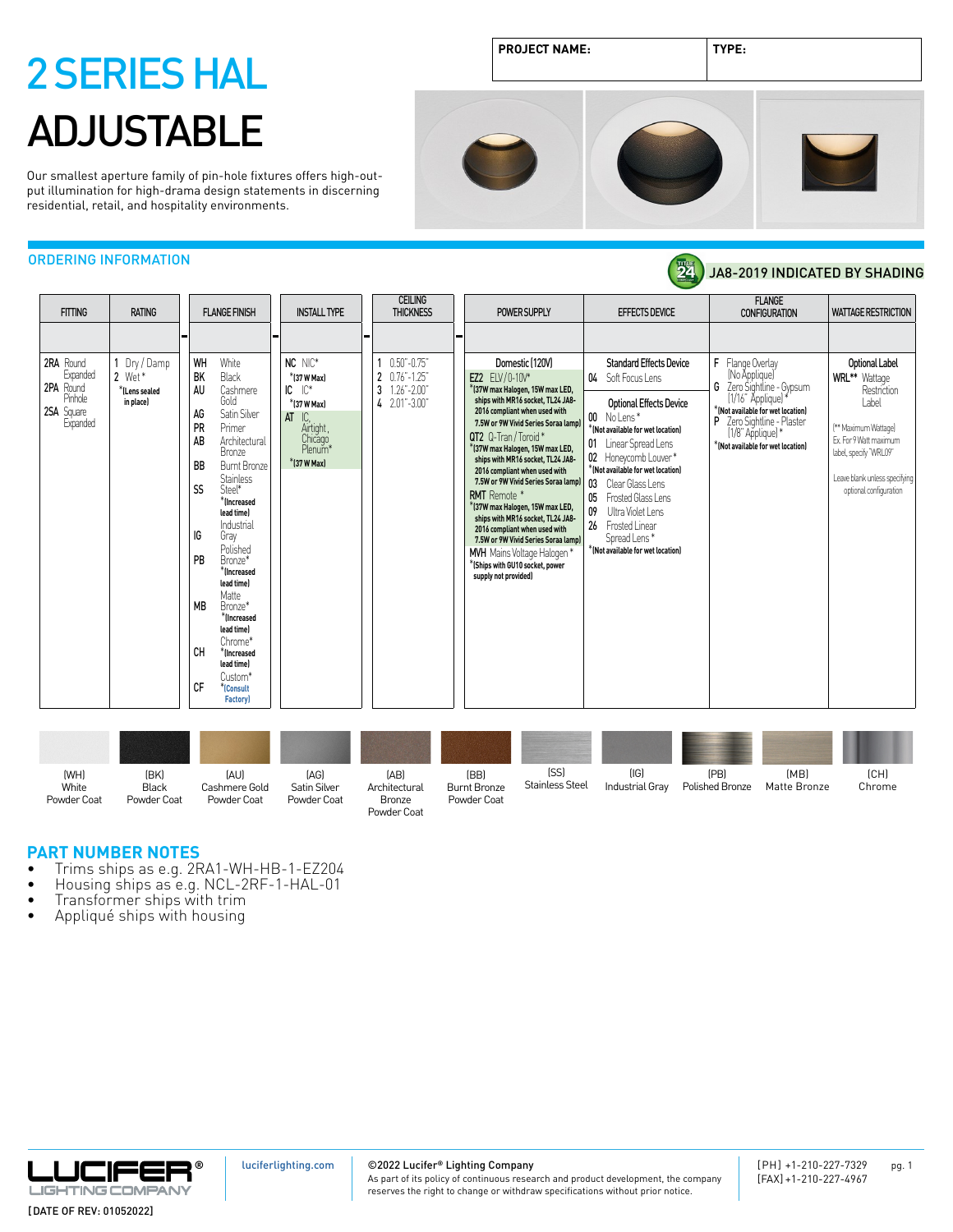### **ACCESSORIES**

### **ALTERNATE EFFECTS DEVICES**

□ LSL-2 Linear Spread Lens □ HCL-2 Honeycomb Louver\* \***(Not available for wet location)** □ CGL-2 Clear Glass Lens

□ **SFL-2** Soft Focus Lens<br>□ FGL-2 Frosted Glass Le **Frosted Glass Lens** □ **UVL-2** Ultra Violet Lens ¨ **FLSL-2** Frosted Linear Spread Lens\* \***(Not available for wet location)**

During disruption of main power, emergency battery inverter provides temporary 120V or 277V to fixture. □ **EMB-S-20/25-120/277-LEDX** 20/25 watt max capacity, 120 or 277 VAC 60Hz, Non-Dimmable

□ EMB-S-100-120-LEDX 100 watt max capacity, 120 VAC 60Hz, Dimmable □ EMB-S-100-277-LEDX 100 watt max capacity, 277 VAC 60Hz, Dimmable □ **EMB-S-250-120/277-LEDX** 250 watt max capacity, 120 or 277 VAC 60Hz, Dimmable

**ROUTER TOOL GUIDE** (Dry / Damp locations only) Recommended for Zero-Sightline installations in wood ceilings. □ DLA-RTG-2S-RD Tool, router guide, round; reusable □ DLA-RTG-2S-SQ Tool, router guide, square; reusable

> **ADJUSTMENT TOOL** One included with every four fixtures. ¨ **TOOL-HEX-050**

SORAA VIVID SERIES MR-16 LED LAMPS

**EMERGENCY LIGHTING - REMOTE MOUNT ONLY**

| $\square$ S-SM16-07-10D-927-03 7.5W, 95CRI, 2700K, 10° Spot  | □ S-SM16-09-25D-927-03 9W. 95CRI. 2700K. 25° Medium Flood                       |
|--------------------------------------------------------------|---------------------------------------------------------------------------------|
| □ S-SM16-07-25D-927-03 7.5W, 95CRI, 2700K, 25° Medium Flood  | $\square$ S-SM16-09-36D-927-03 9W, 95CRI, 2700K, 36° Flood                      |
| □ S-SM16-07-36D-927-03 7.5W, 95CRI, 2700K, 36° Flood         | □ S-SM16-09-25D-930-03 9W, 95CRI, 3000K, 25° Medium Flood                       |
| □ S-SM16-07-10D-930-03 7.5W, 95CRI, 3000K, 10° Spot          | $\square$ S-SM16-09-36D-930-03 9W, 95CRI, 3000K, 36° Flood                      |
| □ S-SM16-07-25D-930-03 7.5W, 95CRI, 3000K, 25° Medium Flood  | <b>NOTE:</b> 9W Soraa MR-16 LEDs not for use with lens or Wet location fixtures |
| $\square$ S-SM16-07-36D-930-03 7.5W, 95CRI, 3000K, 36° Flood |                                                                                 |

### SORAA BRILLIANCE SERIES MR-16 LED LAMPS

¨ **S-SM16-07-10D-827-03** 7.5W, 80CRI, 2700K, 10° Spot ¨ **S-SM16-07-25D-827-03** 7.5W, 80CRI, 2700K, 25° Medium Flood ¨ **S-SM16-07-36D-827-03** 7.5W, 80CRI, 2700K, 36° Flood ¨ **S-SM16-07-10D-830-03** 7.5W, 80CRI, 3000K, 10° Spot ¨ **S-SM16-07-25D-830-03** 7.5W, 80CRI, 3000K, 25° Medium Flood ¨ **S-SM16-07-36D-830-03** 7.5W, 80CRI, 3000K, 36° Flood

¨ **S-SM16-09-25D-827-03** 9W, 80CRI, 2700K, 25° Medium Flood □ S-SM16-09-36D-827-03 9W, 80CRI, 2700K, 36° Flood

¨ **S-SM16-09-25D-830-03** 9W, 80CRI, 3000K, 25° Medium Flood ¨ **S-SM16-09-36D-830-03** 9W, 80CRI, 3000K, 36° Flood

**NOTE:** 9W Soraa MR-16 LEDs not for use with lens or Wet location fixtures

### MR-16 HALOGEN LAMPS

¨ **12-20-HL-SP** 20W Halogen 12° Spot ¨ **12-20-HL-MF** 20W Halogen 15° Medium Flood □ 12-20-HL-FL 20W Halogen 25° Flood □ 12-20-HRIR-SP 20W IR Halogen 10° Spot □ 12-20-HRIR-MF 20W IR Halogen 25° Medium Flood □ 12-20-HRIR-FL 20W IR Halogen 35° Flood □ 12-20-HRIR-WF 20W IR Halogen 60° Wide Flood □ 12-37-HRIR-SP 37W IR Halogen 10° Spot

□ 12-37-HRIR-MF 37W IR Halogen 25° Medium Flood ¨ **12-37-HRIR-FL** 37W IR Halogen 35° Flood ¨ **12-37-HRIR-WF** 37W IR Halogen 60° Wide Flood

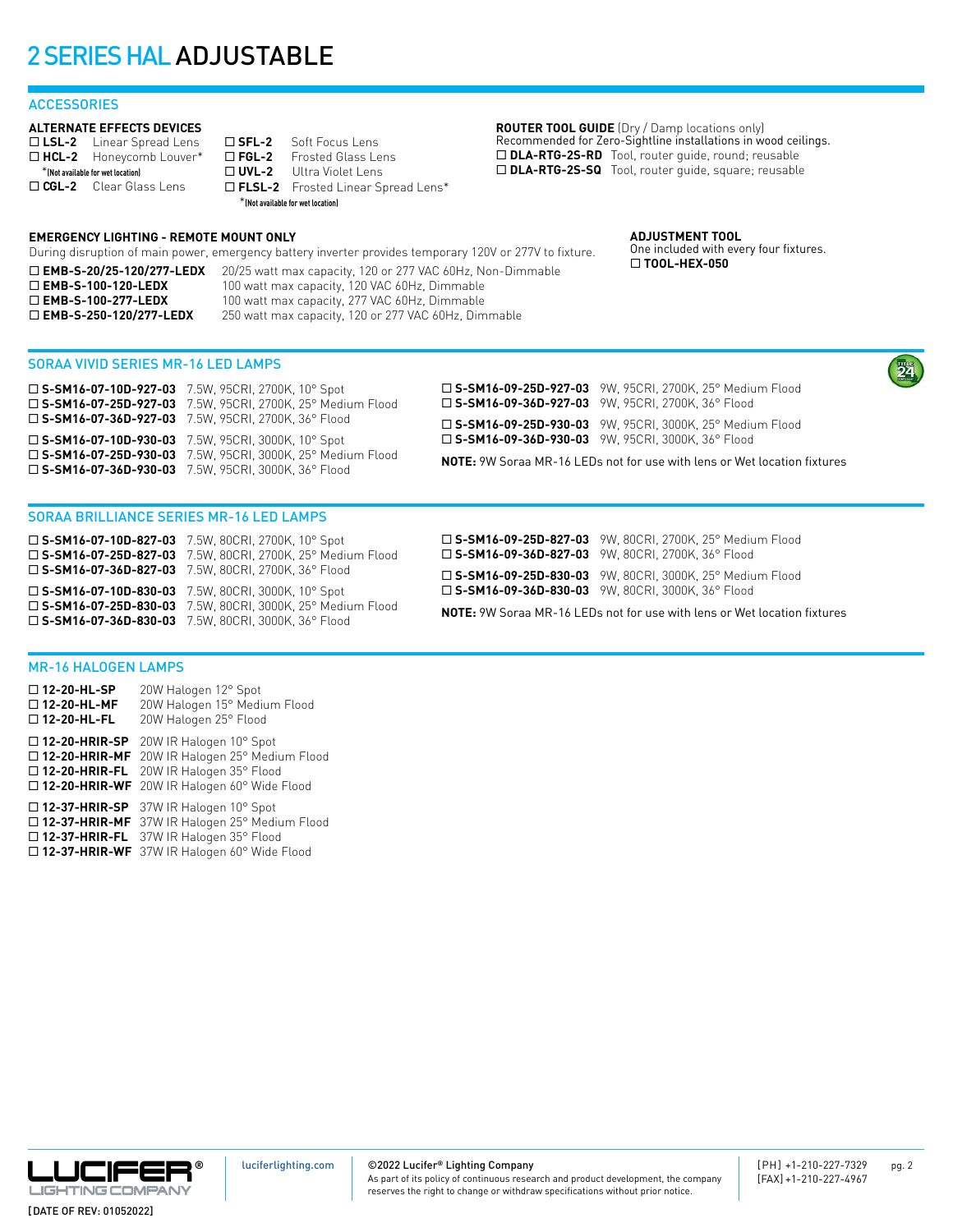### DOWNLIGHT

Hot-aim adjustment from below up to 45° tilt and 357° rotation, faceplate conceals adjustment mechanisms.

#### $\boldsymbol{\Omega}$ ADJUSTABLE YOKE

Adjustable yoke allows for quick exchange of lamp and effects devices. Accommodates up to 2 effects devices.

B TILT GUIDE

Features adjustment angles and allows for pre-aiming prior to insertion of trim.

#### $\boldsymbol{\Theta}$ EFFECTS DEVICES

Soft Focus Lens standard; effects device must be specified. Lens is sealed in aperture in Wet location trim. Secondary effects device available.

#### **ጠ** TRIM PLATE

Features removable faceplate providing access to adjustment mechanisms. Rare Earth magnets secure faceplate firmly to trim mechanism and do not degrade over time.

- Dry / Damp Location: Thickness measures 0.065"
- Wet Location: Sealed aperture and integral silicone gasket. 0.15"return, installed as flange overlay only.

#### E DOWNLIGHT TRIM ADAPTER

Included with fixture and required for installation. Uses (2) #6-32 flat-head screws with varying lengths to accommodate ceiling depth. Installed after ceiling is complete. Requires 3.75" cutout for flange overlay applications.

#### ed.<br>1920 RETENTION

Engineered integral ball plungers correspond to trim adaptor ensuring snug fit against finished ceiling.

### TILT CHART

Charts reference abbreviated ceiling thickness and use of 1 effects device.

| <b>CEILING THICKNESS</b> | $\leq$ 0.75" | $\leq 1.00$ " | $\leq 1.25$ " | $\leq 1.50"$ | $\leq 1.75"$ | $\leq 2.00"$ |
|--------------------------|--------------|---------------|---------------|--------------|--------------|--------------|
|                          | "-1" collar  | "-2" collar   | "-2" collar   | "-3" collar  | "-3" collar  | "-3" collar  |
| Available Tilt           | 45°          | $44^{\circ}$  | $41^{\circ}$  | 35°          | 35°          | 33°          |

| <b>CEILING THICKNESS</b> | < 2.25"     | < 2.75"     | < 3.00"     |  |
|--------------------------|-------------|-------------|-------------|--|
|                          | "-4" collar | "-4" collar | "-4" collar |  |
|                          |             |             |             |  |

### DIMENSIONS / DRAWINGS

ROUND



**SQUARE** 











[luciferlighting.com](http://luciferlighting.com/)

©2022 Lucifer**®** Lighting Company

As part of its policy of continuous research and product development, the company reserves the right to change or withdraw specifications without prior notice.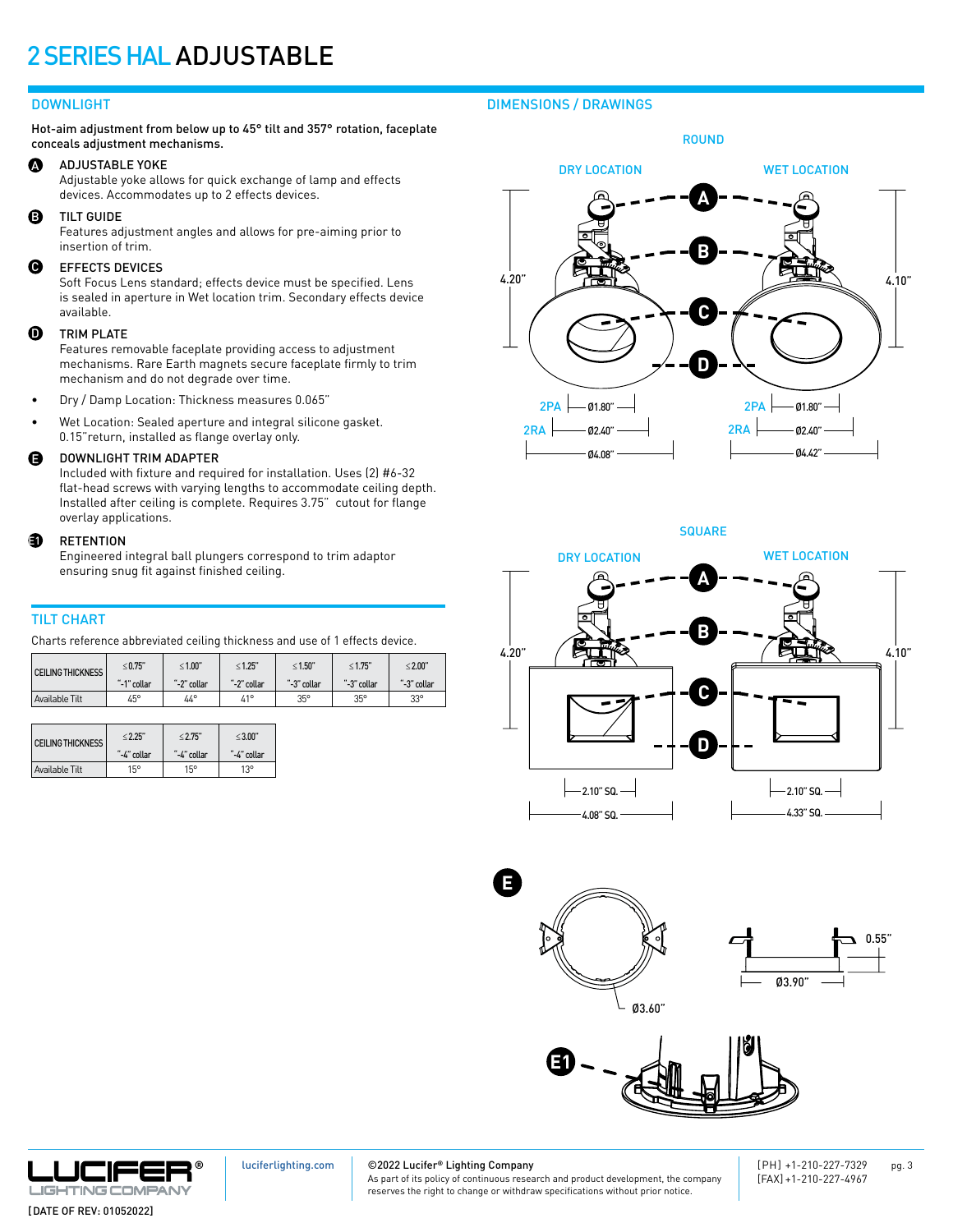- NO INSULATION CONTACT (NON-IC) HOUSING F
- Included with NC install types.
- Minimum 0.50" setback from combustible and non-combustible materials on all sides and top of housing.
- Minimum 3.00" setback from insulation material having max R-Value 30 on all sides and top of housing.
- Minimum 6.00" setback from polycell spray foam insulation having max R-Value 60.
- INSULATION CONTACT (IC) HOUSING G
- Included with AT and IC install types
- No setback from polycell spray foam insulation having max R-Value of 60 on all sides and top of IC housing.

### HOUSING / MOUNTING NOTES

- AT install type is required for Chicago Plenum, Airtight and Title 24 (JA8) applications.
- Do not install in environments where ambient temperatures exceed 40°C (104°F).
- Power supply compartment and all splice connections may be serviced from room side.
- Consult factory for spacing requirements for any installations exceeding R-Value 60.
- Hanger bars fitted to short side of housing, and long side of Low Flux housings; extend from 14.0" to 24.0", but may be field cut to accommodate narrow stud spacing.
- Hanger bars and brackets add 4.00" to the overall dimension, but are exclusive of the setback requirements.
- Driver assembly ships with trim, not housing. Housing and trim feature mating quick-connect plugs for ease of installation.

### ZERO-SIGHTLINE INSTALLATIONS

Zero-Sightline installations available for Dry / Damp location fixtures only. When installed according to manufacturer's instructions and ceiling conditions are met, fixture is flush with the ceiling plane. Consult 2-Series Installation Guidelines for appropriate ceiling cutouts and instructions for proper Zero-Sightline installations.

#### APPLIQUÉ  $\bf \Phi$

- Specified on Flange Configuration and ships with housing; ships separately on remodel installations.
- For use in sheetrock ceiling applications.
- 1/16" Appliqué (G Flange Configuration) recommended for gypsum ceiling installations and has plaster stop thickness of 1/16".
- Recommended for painted ceiling applications.
- 1/8" Appliqué (P Flange Configuration) offers double thick plaster stop of 1/8" where a heavier application of mud is preferred. Recommended for colorfast and venetian plaster applications.
- Not recommended for stucco applications.

#### ROUTER TOOL GUIDE I

- Specified separately and used with Flange Overlay configurations.
- For use in wood ceiling applications. **• DLA-RTG-2S-RD** or **DLA-RTG-2S-SQ** required for wood Zero-Sightline ceiling installations.
- Router tool guide is reusable and suitable for multiple fixtures.

### HOUSING DIMENSIONS / DRAWINGS



0.03"

0.03" 0.238" [P]  $\overline{\phantom{a}}$ 0.062" plaster stop [G]

0.125" plaster stop [P]

0.062" plaster stop [G] 0.125" plaster stop [P]

 $\overline{\phantom{a}}$ 







[luciferlighting.com](http://luciferlighting.com/)

### ©2022 Lucifer**®** Lighting Company

As part of its policy of continuous research and product development, the company reserves the right to change or withdraw specifications without prior notice.

[PH] +1-210-227-7329 pg. 4 [FAX] +1-210-227-4967

0.238" [P]